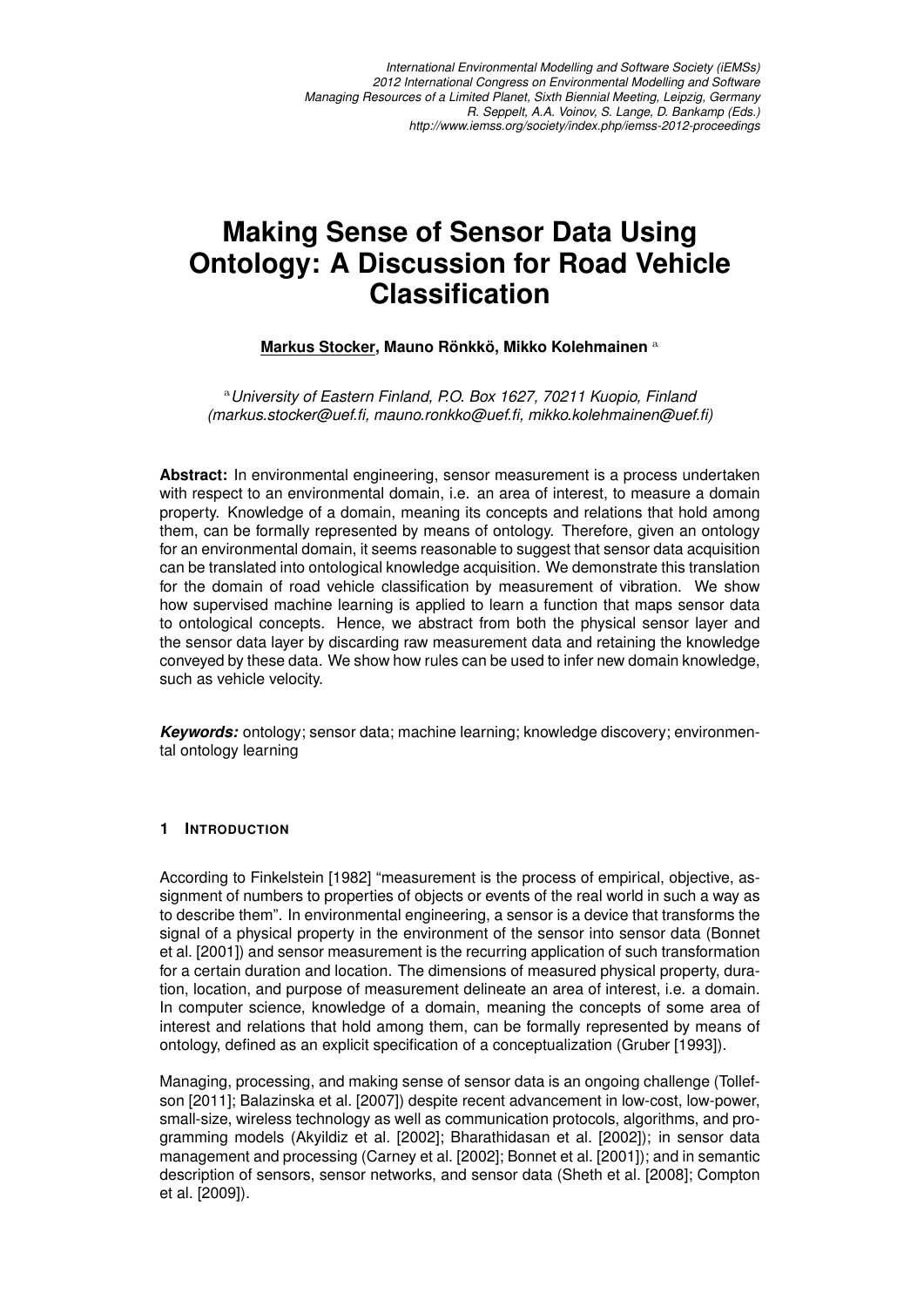

(a) Raw sensor measurement data corresponding to the window  $w_{141}^2$  (S2 at 10:02:21) consisting of 16 384 values (8.192 s). Amplitude variation corresponds to vehicle-induced vibration.



(b) Window  $f_{141}^2$  resulting from the application of a bandpass filter between 80-130 Hz to  $w_{141}^2$ . The signal is enhanced compared to  $w_{141}^2$ .



(c) Profile of frequencies  $p_{141}^2$  resulting from the application of FFT to  $f_{141}^2$ .

Figure 1: Data processing from raw sensor measurement data to the profile of frequencies for 8.192 s of measurement by S2 starting at 10:02:21.

Sheth et al. [2008] present the Semantic Sensor Web in which sensor data is annotated with spatial, temporal, and thematic semantic metadata deemed to be "essential for discovering and analyzing sensor data". Compton et al. [2009] review eleven sensor ontologies for the range and expressive power of their concepts, which are used to describe, for instance, the deployment, configuration, components, data, observations, location, accuracy, or sampling frequency of sensors. Terminologies to describe the characteristics of sensors and sensor networks aimed at improving the integration and communication among sensors and networks (Sheth et al. [2008]) have, hence, received considerable attention.

Classifying entities observed by sensors has a long tradition and extensive literature. To name a few relevant studies, using vibration sensors to monitor pavement acceleration and magnetometer sensors to detect vehicles, Bajwa et al. [2011] propose a method to estimate axle count and spacing for trucks. Jackowski and Wantoch-Rekowski [2005] discuss the problem of using neural networks for military vehicle classification using ground vibration. Nooralahiyan et al. [1997] use a directional microphone and a time-delay neural network to classify road vehicles based on their acoustic signature.

Given an ontology for an environmental domain, the aim of this paper is to demonstrate and discuss the acquisition of knowledge about entities observed by sensors when machine learning is used to classify measurement data, and the formal representation of such knowledge in ontology. As such our work relates to the architecture discussed by Liu and Zhao [2005] of a system that can be queried for high-level events without requiring handling of raw signals. It also relates to Stocker et al. [2011] where the authors discuss a method to learn, from measurement data, an atom of a rule in the schema of an environmental ontology.

#### **2 MATERIALS AND METHODS**

Road-pavement vibration was measured using three CEF C3M01 accelerometer vibration sensors developed for condition monitoring and machinery maintenance by Control Express Finland (CEF) Oy.<sup>1</sup> (CEF C3M01 sensors are now manufactured by Webrosensor Oy as WBS CM301.<sup>2</sup>) The sensors – thereafter referred to as S1, S2, and S3 – were

<sup>1</sup>http://www.cef.fi/

<sup>2</sup>http://www.wbs.fi/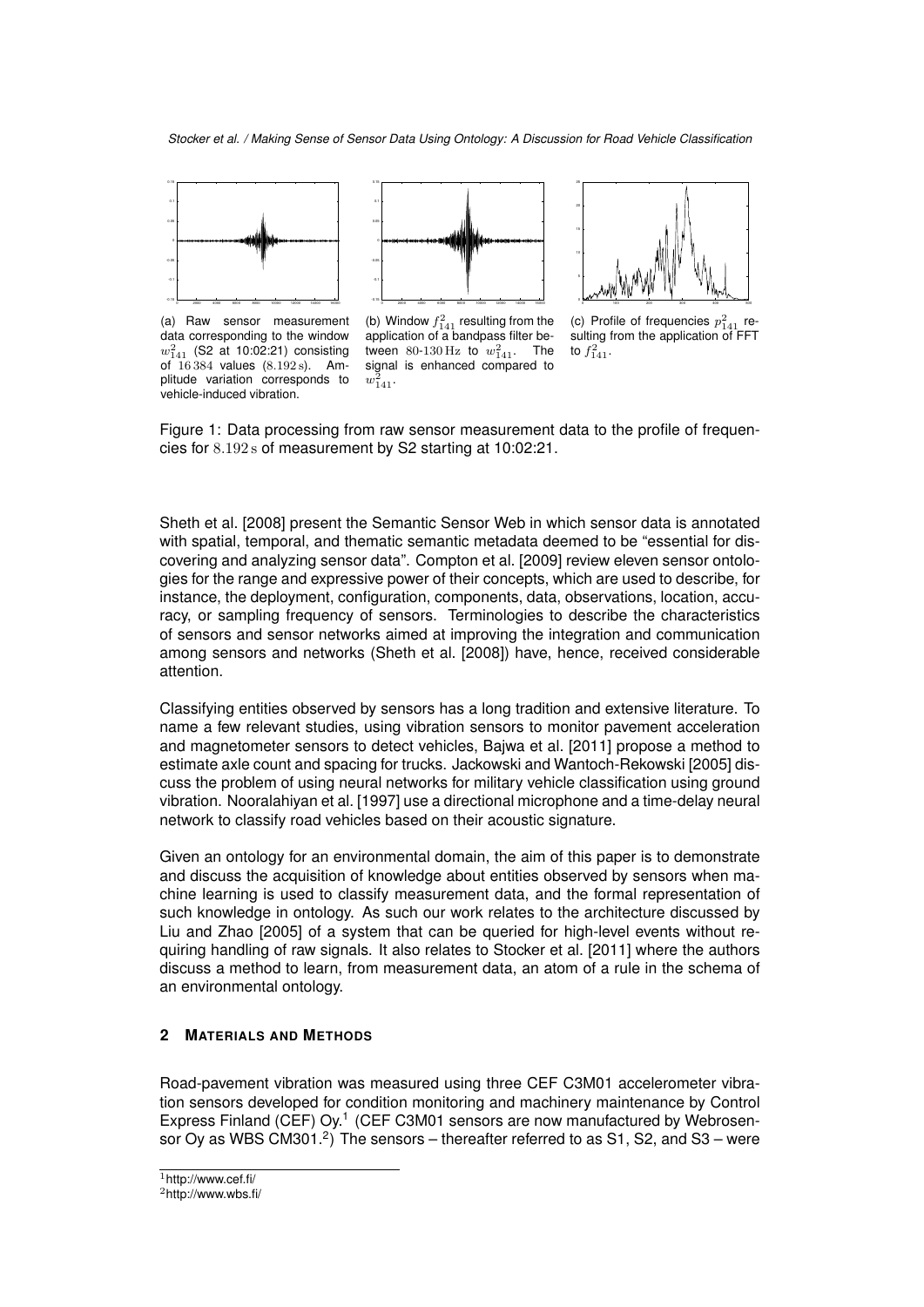| Listing T. Axionis used to express domain Milowiedge  |
|-------------------------------------------------------|
| Vehicle $\sqsubset$ FeatureOfInterest                 |
| LightVehicle $\sqsubset$ Vehicle                      |
| HeavyVehicle ⊑ Vehicle                                |
| LightVehicle $\sqcap$ HeavyVehicle $\sqsubseteq \bot$ |
| DrivingSide $\sqsubseteq$ Property                    |
| DrivingSpeed $\sqsubseteq$ Property                   |
| SensingDevice (S1)                                    |
| SensingDevice (S2)                                    |
| SensingDevice (S3)                                    |
|                                                       |

Listing 1: Axioms used to express domain knowledge

installed at the right side of a road. $3$  We visually monitored the road by means of a AXIS 211W Wireless Network Camera with an Outdoor Antenna Kit AXIS 211W (Axis Communications [2011]). We acquired vibration data from the three CEF C3M01 sensors and image data from the AXIS camera for a total of six hours on August 30, 2011 between 10 AM and 4 PM. We acquired 42 962 432 measurement values from S1, 42 937 345 from S2, and 42 988 810 from S3. We acquired 25 076 image files from the AXIS camera.

Sensor data was semi-automatically processed to detect and appropriately label the signal corresponding to the vibration induced by vehicles in measurement data. We first processed the AXIS camera files to visually identify vehicle occurrences. Each identified vehicle occurrence was described with metadata for the vehicle type (e.g. personal car), time of the vehicle crossing the approximate location of S2, and driving side (left or right). We found a total of 185 vehicle occurrences (i.e. approximately a vehicle every two minutes on average). Such metadata was used to link occurrences identified in camera data with those (automatically) detected in vibration data. For each vibration sensor  $s^i$ whereby  $i = 1, 2, 3$  for S1, S2, and S3, respectively, we processed the time series for 6 hours of measurement by means of a window  $w^i_j$  of length  $16\,384,$  i.e.  $8.192\,\mathrm{s}$  of measurement values (or 0 in case of missing values) whereby  $j = 0, \ldots, 21\,599$  is the total number of seconds. Figure 1(a) is a plot of  $w_{141}^2$ , i.e. the values corresponding to  $8.192\,\mathrm{s}$  of measurement by S2 starting at 10:02:21. To each  $w^i_j$  we applied a bandpass filter to suppress frequencies outside  $80\,\text{Hz}$  and  $130\,\text{Hz},^4$  leading to a filtered window  $f^i_j$ . Figure 1(b) is a plot of  $f_{141}^2$  resulting from the application of the bandpass filter to  $w_{141}^2$ . For each  $f_j^i$  we, thereafter, extracted the profile,  $p_j^i$ , of frequencies between  $80\,\mathrm{Hz}$  and  $130\,\mathrm{Hz}$  computed using Fast Fourier Transform (FFT). Figure 1(c) is a plot of  $p_{141}^2$ , the profile of frequencies resulting from the application of FFT to  $f_{141}^2$ . Finally, we computed the sum,  $\Sigma p_j^i$ , for the values of  $p^i_j.$  The  $\Sigma p^i_j,$  whereby  $j=0,\ldots,21\,599,$  form an evenly spaced time series with interval length 1 s and (positive only) peaks of amplitude and width reflecting the magnitude and duration, respectively, of road-pavement vibration as measured by sensor  $s^i$ between 10 AM and 4 PM on August 30, 2011. The first derivative of such a time series was calculated to detect the starting (positive rate of change) and ending (negative rate of change) time of a *possible* vehicle occurrence. We empirically determined that 50 and  $-50$  for the positive and negative rate of change, respectively, were appropriate threshold values to detect the starting and ending of vibration possibly induced by vehicles. Note that at this point we could not exclude detecting vibration-like signal that is explained by something other than a vehicle. Hence, we had to link  $i$  determined as the time index at which there may be a vehicle within the following  $8.192 s$  with the 185 vehicle occurrences

<sup>&</sup>lt;sup>3</sup>Right side with respect to camera perspective

<sup>4</sup>Experimentally, we found that the spectral energy related to road-pavement vibration induced by vehicles strongly lies between 80 Hz and 130 Hz.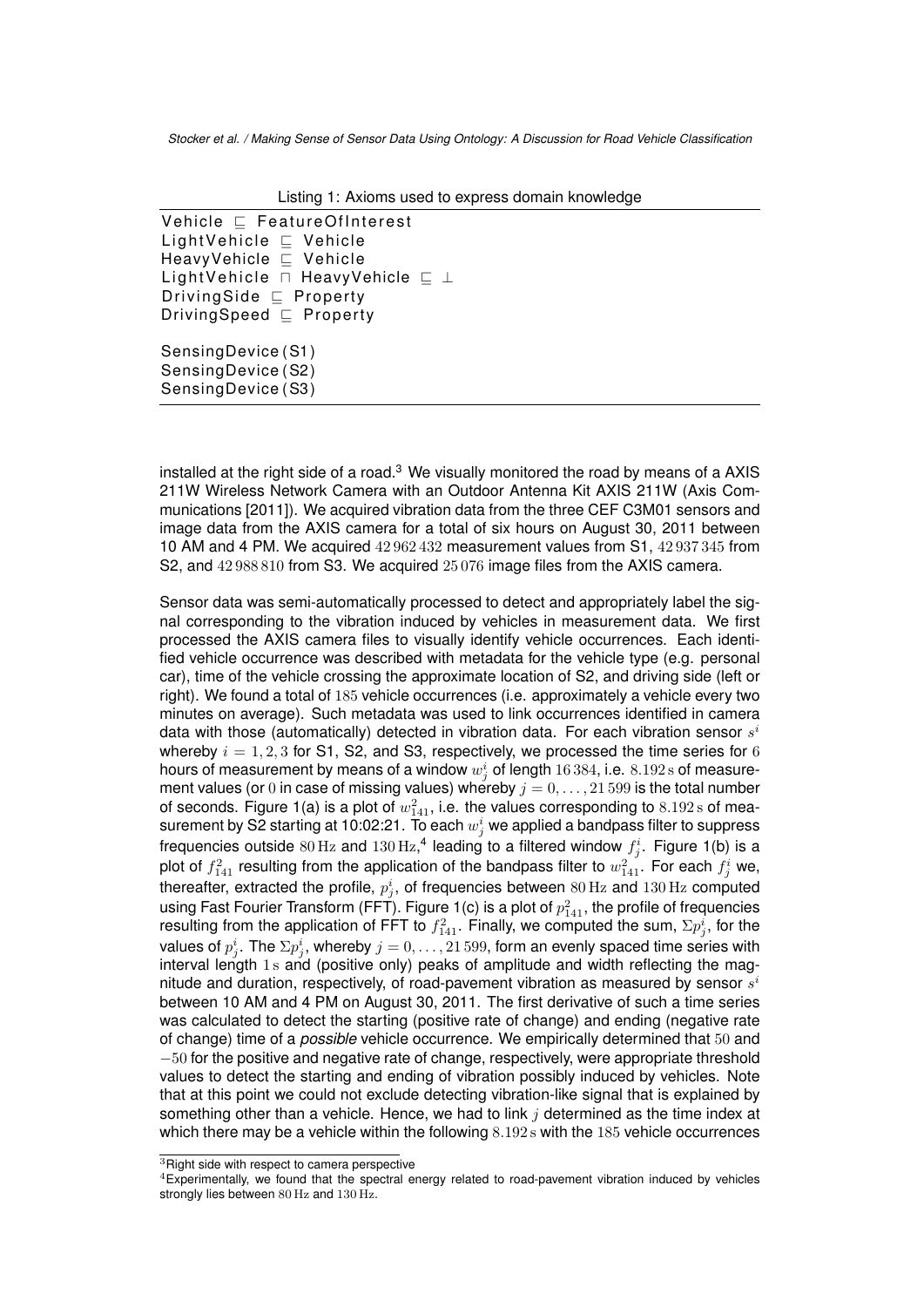identified in camera data. This manual step was executed conservatively, meaning that we linked occurrences only when we were fairly certain to link correctly and we discarded links to vibration data  $f^i_j$  that contained amplitude change due to a vehicle occurrence as well as due to one or more other (typically unexplained) reasons.

By linking we, thus, constructed *labelled*  $p_j^i$  data which were used to generate training datasets for supervised learning. Such datasets only included training samples occurring between 10:00 AM and 2:50 PM. We evaluated the machine learning classification performance for two tasks:  $(1)$  vehicle detection and  $(2)$  vehicle classification.<sup>5</sup> The aim in vehicle *detection* was to classify  $p_j^i$  according to whether or not a vehicle occurred in the corresponding window  $w^i_j$  (training classes  $\texttt{while}$  and  $\texttt{no-vehicle}$ ). For this purpose, we additionally extracted  $134\ p_j^i$  to serve as training samples without vehicle occurrence (j the index at which  $w_j^i$  did not contain a vehicle occurrence). The aim in vehicle *classification* was to classify  $p_j^i$  according to light and heavy vehicles (training classes  $light$  and  $heavy$ ). We used WEKA (Hall et al. [2009], version 3.6.5) to train a Multilayer Perceptron (MLP) neural network classifier.

Given our domain of road vehicle classification by measurement of vibration we extended the Semantic Sensor Network (SSN) Ontology<sup>6</sup> (W3C Semantic Sensor Network Incubator Group [2009]) to accommodate the class Vehicle as domain-specific SSN feature-of-interest; the classes LightVehicle and HeavyVehicle, both subclasses of Vehicle; the disjointness of LightVehicle and HeavyVehicle, meaning that a vehicle can be either light or heavy, but not both; the two domain-specific SSN properties (ontology classes) DrivingSide and DrivingSpeed; and the three sensors individuals of SensingDevice. Listing 1 provides an overview of the axioms used to express domain knowledge. We (programmatically) populated the ontology with individuals,  $\omega$ , instances of SSN Observation, i.e. Observation  $(\omega)$ , with SSN relation observedBy to an individual, i, of SensingDevice; SSN relation observationResultTime for the observation time, j; and SSN relation featureOfInterest with an individual,  $\psi$ , instance of Vehicle, i.e. Vehicle( $\psi$ ). Here we considered observations occurring between 2:50 PM and 3:00 PM on August 30, 2011 made by any of the sensors  $s^i$ . We used Protégé<sup>7</sup> (version 4.1) and Jena<sup>8</sup> (Carroll et al. [2003], version 2.7.0) to (programmatically) manage the ontology, and the Web Ontology Language (OWL) (W3C OWL Working Group [2009]) and Resource Description Framework (RDF) (Manola and Miller [2004]) technologies.

To demonstrate rule-based inference we defined two rules  $p \rightarrow q$  of interest to our domain. The first rule stated that the vehicles related to two observations with result time difference below 8s are *same*, i.e. the same physical entity. This rule was motivated by the distance of approximately  $45 \text{ m}$  between consecutive sensors and the average low-volume traffic of our domain. For each observation pair with relations to *same* vehicles, the second rule inferred the velocity of the vehicle. Velocity determined the vehicle's driving side and speed. We used the SSN Property classes DrivingSide and DrivingSpeed to express this knowledge in our ontology. Machine learning inference is demonstrated by feature-of-interest classification of individuals,  $\psi$ , instances of Vehicle. Here we aimed at specializing the class a vehicle  $\psi$  is an instance of to either <code>LightVehicle</code> or <code>HeavyVehicle,</code> by using data  $p_j^i$  for the individual Observation ( $\omega$ ) related to  $\psi$ . This classification was performed using the machine learning methods and training datasets described above. Hence, for each observation  $\omega$ occurring between 2:50 PM and 3:00 PM made by any of the sensors  $s^i$  we classified  $p^i_j$ 

<sup>7</sup>http://protege.stanford.edu

 $\overline{5}$ Note that the vehicle detection task is different from the detection of (possible) vehicle occurrences in vibration data, discussed above.

<sup>6</sup>http://www.w3.org/2005/Incubator/ssn/ssnx/ssn

<sup>8</sup>http://incubator.apache.org/jena/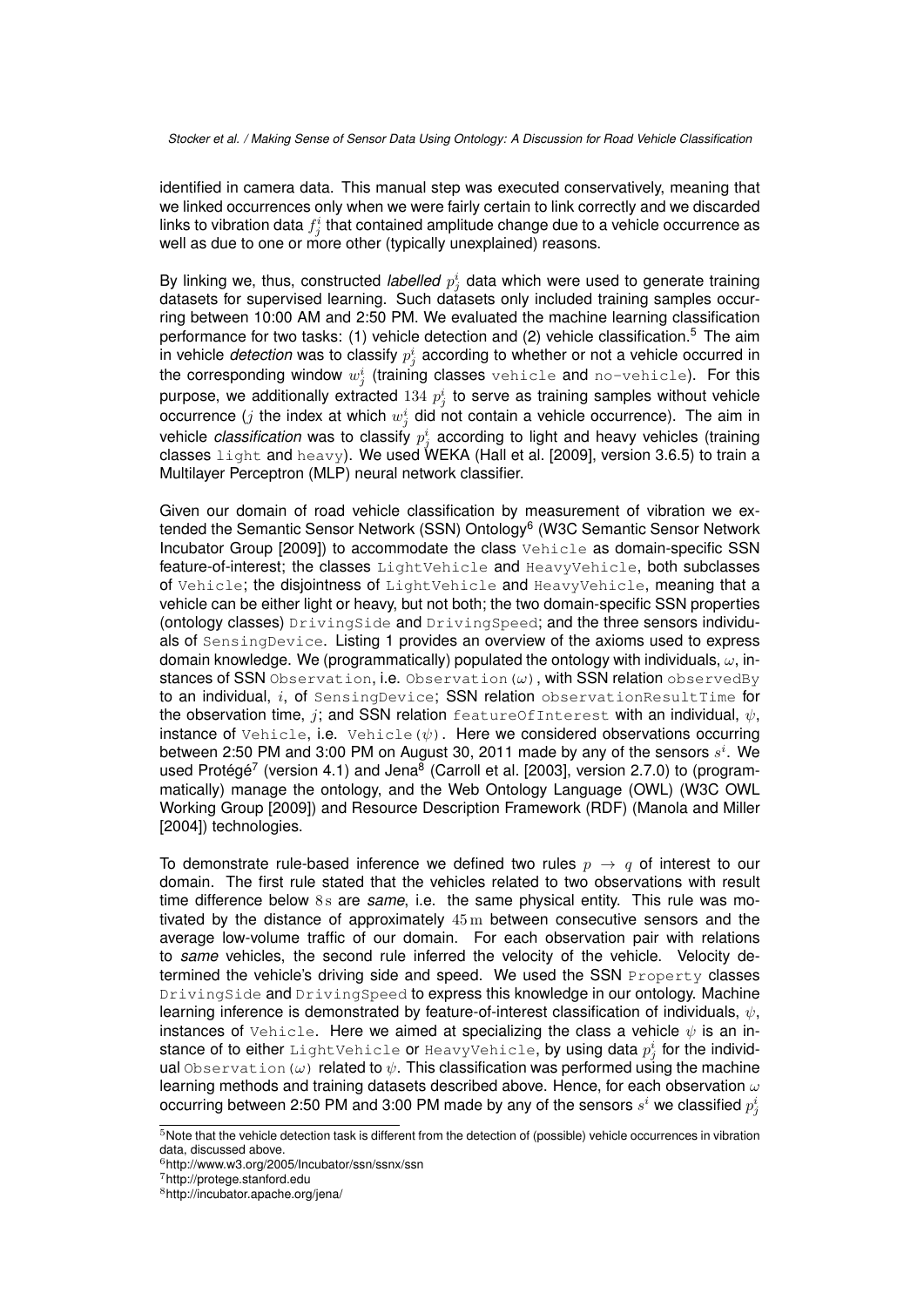

Figure 2: RDF graph describing the observation  $(\circ 1)$  made by S2 at 14:50:39 on August 30, 2011 for a personal car classified as light vehicle.

Table 1: Vehicle occurrences with information on right (R) or left (L) driving side, between 2:50 PM and 3:00 PM as identified in camera data and observed by the three sensors. In the ontology, the SSN property observationResultTime is used to represent time, and the classes light vehicle (LV) or heavy vehicle (HV) are used as most specific vehicle type (T) for the SSN FeatureOfInterest associated to an observation. Misclassification is highlighted.

| Occurrence   |       |      |       | S1 |    | S <sub>2</sub> |    | S <sub>3</sub> |    |
|--------------|-------|------|-------|----|----|----------------|----|----------------|----|
| Label        | Class | Side | HH:mm | SS |    | SS             |    | SS             |    |
| personal-car | LV    |      | 14:50 | 36 | ιV | 39             |    | 43             | HV |
| van          | LV    |      | 14:53 | 20 |    | 24             |    | -27            | HV |
| truck        | HV    |      | 14:57 | 56 | HV | 52             | HV | 49             | HV |
| fire-truck   | HV    |      | 14:58 | 39 | HV | 43             | LV | 46             | HV |

related to  $\omega$  using a trained MLP classifier. The result of the classification was, thereafter, formalized in our ontology as either LightVehicle( $\psi$ ) or HeavyVehicle( $\psi$ ), being  $\psi$  the vehicle related to  $\omega$ . We implemented the described rule-based and machine learning inferences as processes performed on the populated ontology, i.e. for observations occurring between 2:50 PM and 3:00 PM.

## **3 RESULTS**

We identified 165 vehicles in camera images between 10:00 AM and 2:50 PM, of which 87 (53%) were detected by S1, 134 (81%) by S2, and 133 (81%) by S3. A total of 10 distinct vehicle types were identified. For the vehicle detection task we grouped the 10 vehicles types into one training class (vehicle). For the vehicle classification task we grouped the 10 vehicle types into two training classes, according to vehicle weight (light and heavy). Classification performance (correctly classified instances) for the vehicle *detection* task resulted to be  $92\%$  for S1,  $95\%$  for S2, and  $96\%$  for S3  $(94\%$ on average). Classification performance for the vehicle *classification* task resulted to be  $82\%$  for S1,  $75\%$  for S2, and  $83\%$  for S3 ( $80\%$  on average). Hence, we argue that it is possible to classify vehicles using vibration measurement data and that the presented methods are suitable to automatically map measurement data to ontological concepts. In so doing we acquire knowledge about vehicles observed by sensors by means of a learned generalization based on training individuals and we formalize such acquired knowledge in ontology. Figure 2 is a visual representation of the RDF graph describing the observation made by the sensing device S2 at result time with data value 2011-08-30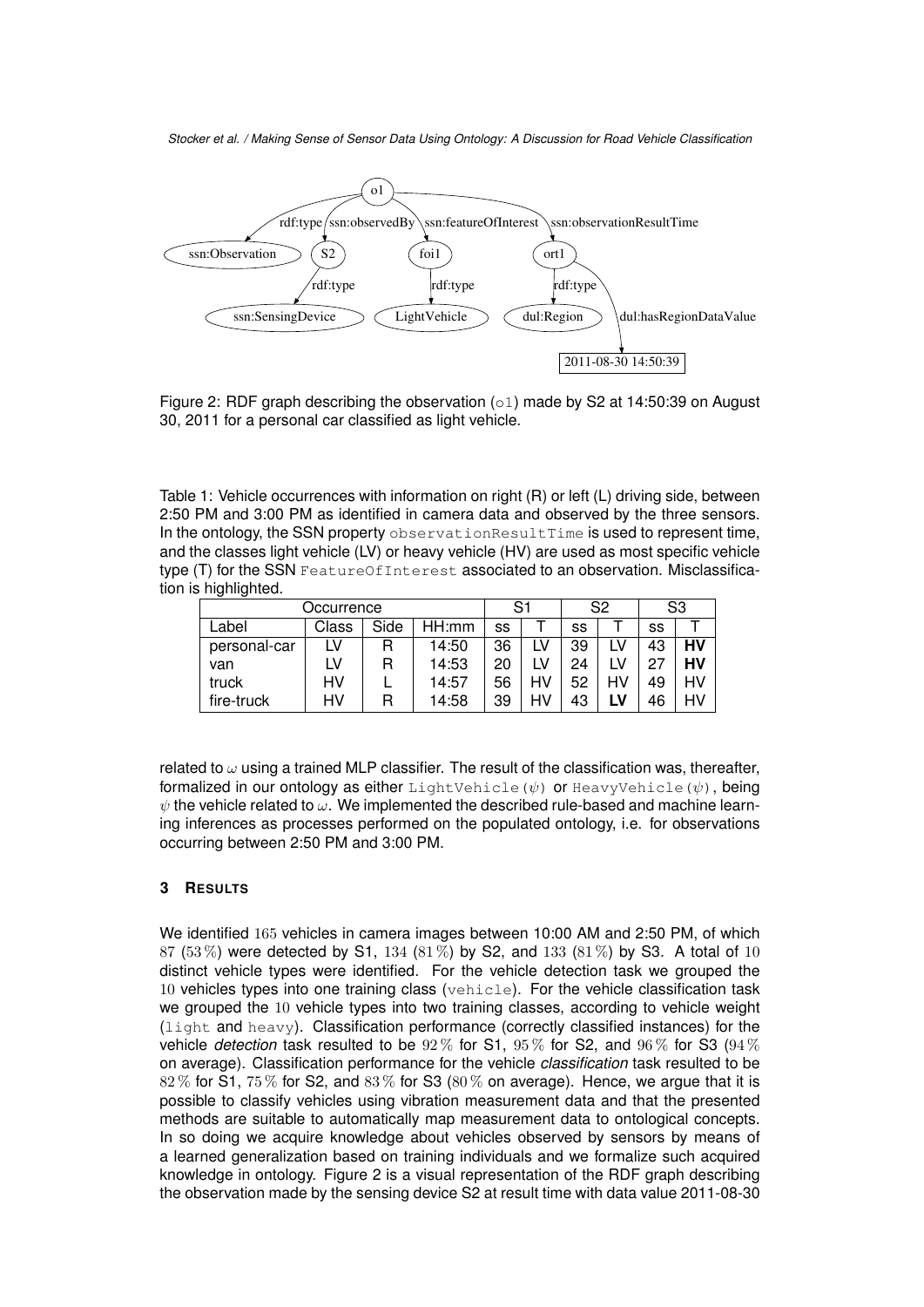

Figure 3: RDF sub-graph for the feature-of-interest ( $f$ oi1) related to the observation (o1) made by S2 at 14:50:39 expanded to include the properties of vehicle driving side and driving speed.

14:50:39 for a light vehicle – driving on the right road-side at speed  $40.5\,\mathrm{km}\,\mathrm{h}^{-1}$  (Figure 3).

Table 1 summarizes the key elements of the 12 observations corresponding to the 4 vehicles observed by the 3 sensors between 2:50 PM and 3:00 PM. In particular, we show the time (date is August 30, 2011) related to the observation by the SSN property observationResultTime and the most specific vehicle type for the SSN FeatureOfInterest related to an observation by the SSN property featureOfInterest. Time is given in hours and minutes (HH:mm) for an occurrence and in seconds (ss) for an observation. The rule-based reasoning process correctly inferred (not shown) that, for instance, the vehicle related to the observation by S2 at 14:53:24 is sameAs the vehicle related to the observation by S3 at 14:53:27 as well as sameAs the vehicle related to the observation by S1 at 14:53:20. Further, Figure 3 shows the inferred knowledge for vehicle driving speed and driving side. As we can see in Table 1 machine learning correctly mapped road-pavement vibration measurement data to the specific ontological vehicle class 9 times out of 12 (75 %).

We argue that to translate sensor data about entities observed in a sensor network (Figure 1(c)) to symbolic knowledge (Figure 2) has a number of implications. First, we abstract from measurement data. As we have shown, our small sensor network consisting of three sensors acquired approximately 130 million values in six hours of measurement. Such data is of little interest if not for the knowledge conveyed by them. We understand the formalization of such knowledge in ontology as a way to make sense of sensor data. Second, we represent knowledge acquired from sensor networks in ontology. In so doing we allow for an integrated representation of knowledge about what is observed by a sensor network and for rule-based inference of domain knowledge, e.g. vehicle velocity. Hence, ontology facilitates the integration of knowledge acquired in sensor networks and the automatic discovery of new domain knowledge.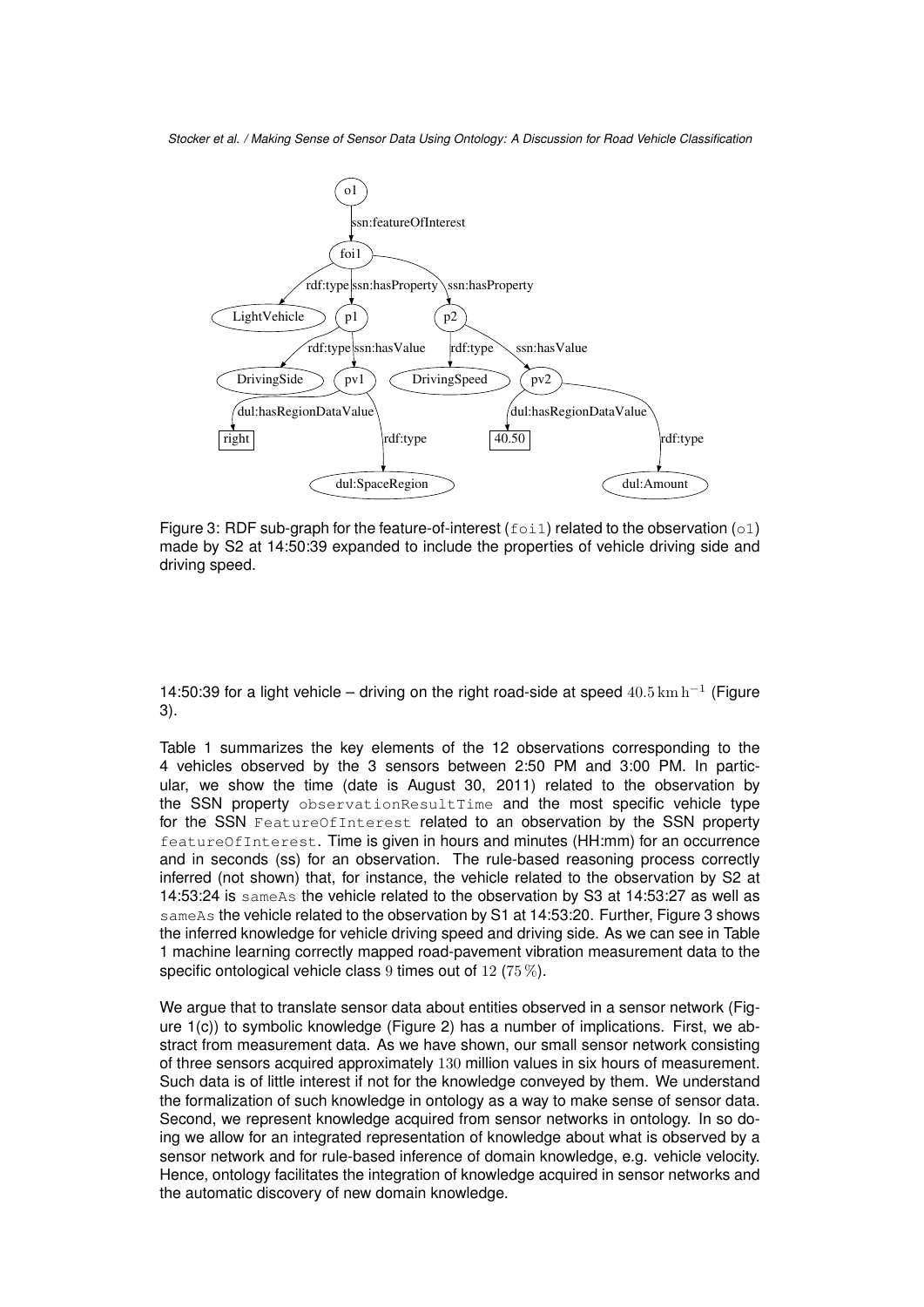## **4 CONCLUSIONS**

For the domain of road vehicle classification by measurement of vibration we have shown, using machine learning to classify measurement data, how knowledge about entities observed in a sensor network can be extracted from sensor data and can be formally represented by means of an ontology language.

Our results showed an acceptable machine learning classification performance for detecting and classifying observed vehicles using sensor data acquired by measurement of vibration. Hence, we used machine learning to translate sensor data about physical entities into symbolic knowledge about the entities, i.e. vehicles, and we formally represented such knowledge in a domain ontology. Rule-based inference was, thereafter, used to infer new knowledge about the observed entities, e.g. vehicle velocity. We have discussed a number of benefits resulting from representing knowledge acquired from sensor networks in ontology, in particular abstraction from measurement data, integrated representation of knowledge about what is observed, and rule-based inference.

In future work it is our aim to extend the presented methodology to work with a heterogeneous sensor network that includes sensors and data of diverse type, for instance the presented vibration sensors and acoustic sensors, and to explore domains other than vehicle classification, in particular also domains in which acquired knowledge in sensor data is not for observed entities, such as here for vehicles, but, e.g., for flux rates, such as for net carbon exchange between ecosystems and the atmosphere, as measured by eddy covariance (Baldocchi et al. [1988]).

#### **ACKNOWLEDGMENTS**

We wish to thank Paula Silvonen, research scientist at VTT Technical Research Center of Finland, for her valuable contribution to related work. The infrastructure to access and collect vibration and camera data, as well as the data, are part of research funded by Tekes, the Finnish Funding Agency for Technology and Innovation (funding decision number 40075/09). We thank the Measurement, Monitoring and Environmental Efficiency Assessment (MMEA) research program of the Cluster for Energy and Environment (CLEEN), Finland, for supporting the publication. This work was conducted using the Protégé resource, which is supported by grant LM007885 from the United States National Library of Medicine.

## **REFERENCES**

Akyildiz, I., W. Su, Y. Sankarasubramaniam, and E. Cayirci. A survey on sensor networks. *Communications Magazine, IEEE*, 40(8):102–114, August 2002.

Axis Communications. AXIS 211W Network Camera Datasheet, 2011.

- Bajwa, R., R. Rajagopal, P. Varaiya, and R. Kavaler. In-pavement wireless sensor network for vehicle classification. In *Information Processing in Sensor Networks (IPSN), 2011 10th International Conference on*, pages 85–96, 2011.
- Balazinska, M., A. Deshpande, M. Franklin, P. Gibbons, J. Gray, S. Nath, M. Hansen, M. Liebhold, A. Szalay, and V. Tao. Data Management in the Worldwide Sensor Web. *Pervasive Computing, IEEE*, 6(2):30–40, April-June 2007.
- Baldocchi, D. D., B. B. Hincks, and T. P. Meyers. Measuring Biosphere-Atmosphere Exchanges of Biologically Related Gases with Micrometeorological Methods. *Ecology*, 69(5):1331–1340, October 1988.